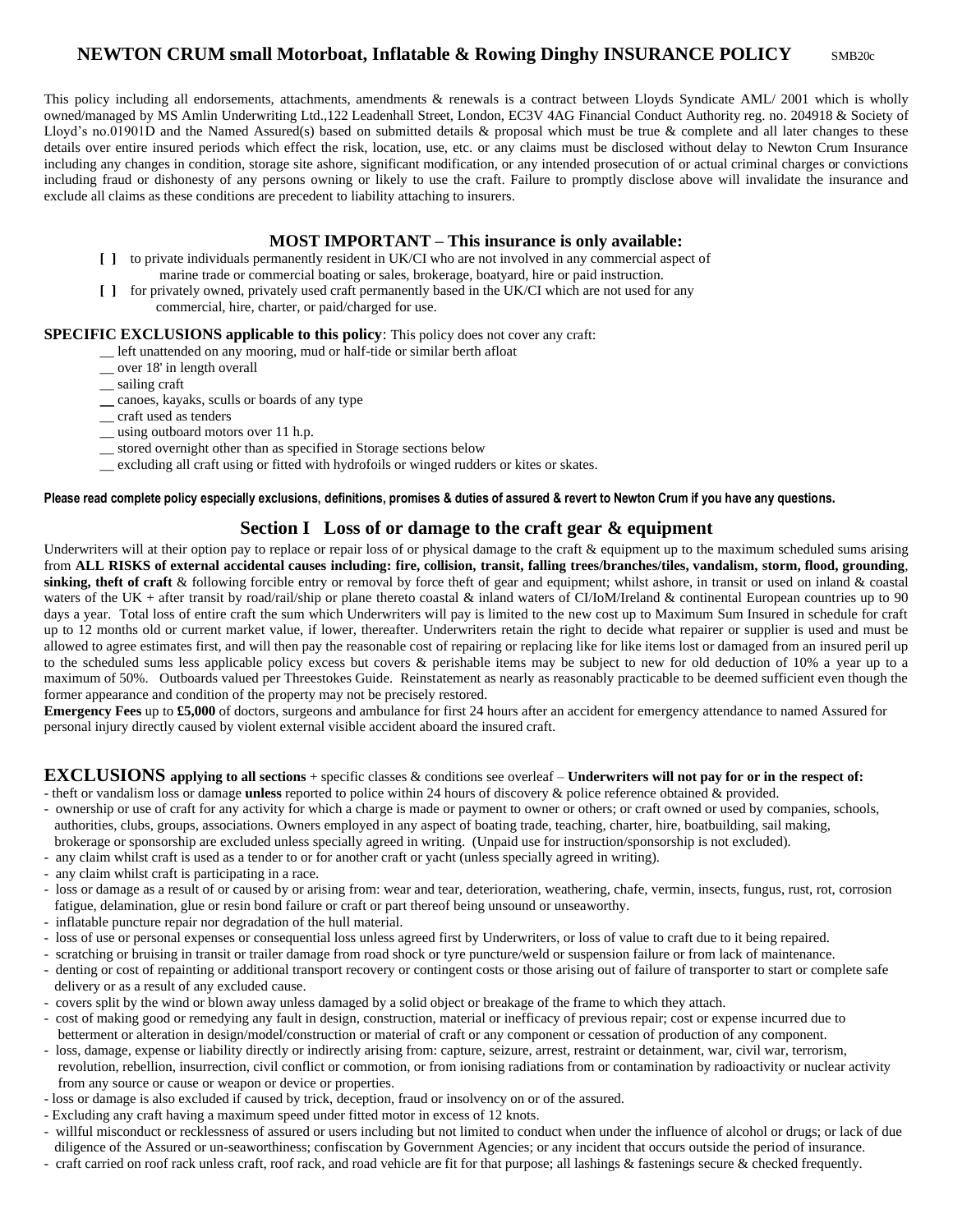- **MARINE CYBER ENDORSEMENT:** 1. Subject only to paragraph 3 below, in no case shall this insurance cover loss, damage, liability or expense directly or indirectly caused by or contributed to by or arising from the use or operation, as a means for inflicting harm, of any computer, computer system, computer software programme, malicious code, computer virus, computer process or any other electronic system. 2. Subject to the conditions, limitations and exclusions of the policy to which this clause attaches, the indemnity otherwise recoverable hereunder shall not be prejudiced by the use or operation of any computer, computer system, computer software programme, computer process or any other electronic system, if such use or operation is not as a means for inflicting harm. 3. Where this clause is endorsed on policies covering risks of war, civil war, revolution, rebellion, insurrection, or civil strife arising therefrom, or any hostile act by or against a belligerent power, or terrorism or any person acting from a political motive, paragraph 1 shall not operate to exclude losses (which would otherwise be covered) arising from the use of any computer, computer system or computer software programme or any other electronic system in the launch and/or guidance system and/or firing mechanism of any weapon or missile.
- **CORONAVIRUS EXCLUSION**. This insurance does not cover any claim in any way caused by or resulting from: (a) Coronavirus disease (COVID- 19); (b) Severe acute respiratory syndrome coronavirus 2 (SARS-CoV-2); (c) any mutation or variation of SARS-CoV-2); (d) any fear or threat of a), b) or c) above.

**EXCLUDED LOCATIONS**: No insurance is provided to craft stored overnight (other than at private homes) at: \***ABERSOCH, Blackpool, Brancaster Staithe, Brighton, Broadstairs, East Lothian, Fairlop Water, Herne Bay, North Berwick, Pevensey Bay, Polly Steps, Royal Plymouth Corinthian Yacht Club, Seaford Coast, Whitstable &/or Tankerton Bay; or at Sailing Clubs: Broadstairs, Fairfield G&SC, North Herts East**  Beds SC, *EXCEPT* as participant for the duration of their events where visiting craft are allocated safe secure monitored storage by host club. \***ABERSOCH** participation in organised events allowed where storage monitored 24/7 & arrangements made to move craft to safety during predicted or existing high tides/gales, overnight **never stored** less than 15' above highest flood/storm high tide line experienced past 6 years - owner must check.

**SCOTTISH ISLANDS** storage of craft unless such have ferry or bridge connection to mainland or local repairer facility available.

- **HIGHCLIFFE, MUDEFORD & CHRISTCHURCH** storage must be within the paid for club or council allocated dinghy parks (or at private home) never on mooring or any area where craft floats at high springs. Theft cover is excluded for craft, trailer & trolley left unattended unless they are permanently I.D. marked & the trailer is permanently secured by a WHEEL CLAMP LOCK, no other type is acceptable.
- **TEWKESBURY** SAILING CLUB special condition loss or damage due to flooding is excluded if the owner has not moved his craft to safety where authorities or club have given flood warnings for that area the owner stores his craft. It is up to owner to frequently check this where conditions are forecast.
- **STORAGE**: **NO** cover is provided for craft **left unattended afloat** (unattended meaning assured not close enough to keep it under constant visual observation so as to prevent un-authorised interference with it or theft or damage from weather or sea conditions).
- **It is a condition (warranty)** that the craft is not left on the beach at any point lower than the highest high spring/storm or surge tide mark experienced over the past 5 years nor does this insurance cover any loss or damage due to flood or washing away where craft left in area known to have flooded or tidal surged over past 5 years, enquiry must be made as ignorance is not a reasonable excuse.

# **Important Promises (warranties) & Conditions that must be complied with:**

#### **STORAGE**:

**Unsecured gear & fittings** must be stored inside locked vehicle or locked building when left overnight – **never** left on or under boat.

**Hull** must be permanently marked with HIN number or owner's postcode for theft/loss cover to be operative & such advised to insurers in event of theft.

- **Craft (other than inflatables)\*** unattended overnight must be stored locked at home or inside locked building/vehicle/caravan or inside locked boat club, or marina compound. Where stored otherwise contact Newton Crum 01702 710041 for special acceptance & terms.
- **\*Inflatables** must only be stored when unattended inside locked building/vehicle/caravan or whilst in transit locked to trailer or roof rack themselves.
- **Trailers** must be wheel-clamp locked or stored in locked building or secure home storage & must also be marked with vehicle registration number or postcode.
- **Outboard** must be locked to transom of craft if left unattended at all, but overnight must be stored inside locked vehicle or locked building **not** left on transom of dinghy. Serial number must be provided in event of theft or loss, otherwise no claim will be accepted.
- **Trolley** must be marked with HIN or owner's postcode.
- **TIE DOWN – LOCK DOWN**. Craft left unattended overnight **MUST THEMSELVES** be firmly secured to ground stakes/anchorage capable of withstanding all wind & saturation conditions on BOTH SIDES in addition to chocks & checked not less than once a month or where storm/severe weather warnings given. Craft kept in approved areas but on racks, piers or jetties which public can access must in addition be padlocked down thereto.

**Excluding** all craft using or fitted **with hydrofoils or kites or skates**.

### **SECTION II LIABILITY to others + Law costs & removal of wreck**

Underwriters will indemnify the Assured in respect of claims which the Assured shall by reason of interest in the insured craft not otherwise excluded become legally liable to pay and shall pay including law costs for defence agreed in advance. The indemnity payable in respect of any one accident or series of accidents arising out of the same event shall be limited to £5,000,000 maximum all inclusive. All authorised borrowers of craft  $\&$ /or crew automatically become additional named assureds whilst on or about the insured craft. Moorings themselves are not covered by this policy.

Underwriters will, subject to prior agreement, indemnify up to £1,000,000 for expenses properly incurred by the Assured in connection with Official Inquiries, Coroner's Inquests including settling or defending such claims and for the cost of any necessary attempted or actual raising, removal or destruction of the wreck of the craft or pollution claims arising from an insured peril accidental cause and incurred with the prior consent of Underwriters so long as craft had been fully & properly maintained.

This policy does not confer any enforceable rights to any third party notwithstanding the provision of the Contracts (Rights of Third Parties) Act 1999.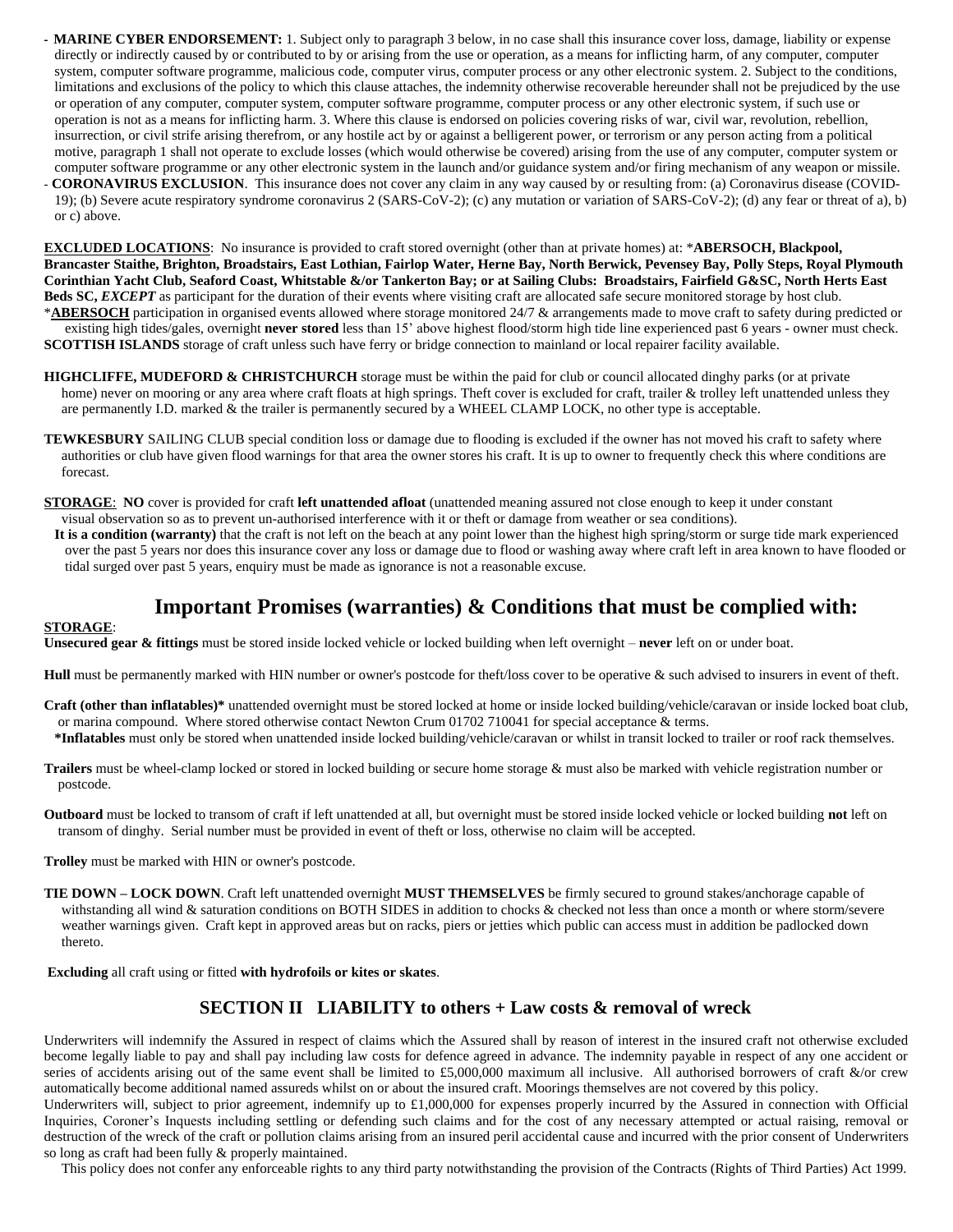### **EXCLUSIONS applicable to SECTION II:**

Excluding liability from transit of the craft in/on any mechanically propelled vehicle, drone, watercraft or conveyance or arising under circumstances where any road traffic legislation would apply. (Note - when on or towed behind a vehicle liability to others must be insured by the vehicle's insurers). Excluding liability to assured or any other owner of the insured property or Assured's property or property in the care custody or control of the Assured. Excluding also any claim arising directly or indirectly from any accident to or illness of workmen or any other person employed in any capacity whatsoever by the Assured (or any other person to whom the protection of this insurance is afforded) in, on, about, or in connection with the craft. Excluding punitive or exemplary damages. Excluding claims arising out of un-seaworthiness of craft, gear or equipment or from Kite-boarding or Skateboarding or the towing of water toys/rings or the use of drones.

## **CONDITIONS PROMISES (warranties) owner must comply with + definitions.**

**MAINTENANCE of craft, gear & equipment** & storage at all times **is a prime ongoing obligation of paramount importance of the Assured & all users** to achieve & maintain all in a **completely safe, secure, sound & seaworthy condition** fit for purpose both when stored &/or cruising in all waters used + weather conditions forecast. Assured **must** inspect craft not less than once a month throughout the year to check all including that cover in place, hull bailed out, tying down secure, hull/deck frequently checked to determine no rot, corrosion, stress cracking

**LOANING -** This policy extends to also cover loan of craft to family & friends where enquiry has first determined they do not have record of boating losses or claims (if they do, contact Newton Crum for terms) & owner is satisfied they have had adequate instruction & experience to manage craft in complete safety. Note that no hire fee or charge may be made or paid for any loan. While the craft is on loan all users become additional named Assureds & except for Assured's immediate family, the policy excess is doubled during all such periods of loan. Note that this extension is subject first to the application of ALL exclusions & warranties & conditions applying at all times.

**BUOYANCY – It is required that** one aid per crew member must be made available and crew requested to wear such.

**DISCLOSURE & MIS-STATEMENT - If this policy or any renewal has been obtained through omission to state any material fact, claims or through mis-statement by Assured or if any claim shall contain any untruth/suppression of fact or exaggeration, this policy and any renewal thereof is null and void and all benefits and rights forfeited.**

 **You must tell Newton Crum of any changes** which affect your policy which have occurred at any time since original details provided for quotation & policy production. If you are not sure what facts are relevant just phone 01702 710041 to speak to our staff who hold your full file details.

**PROPOSAL FORM** assured(s) must complete truthfully & fully with all known information & disclosure kept up to date while insured.

- **DUE OBSERVANCE & FULFILMENT** of the terms, conditions & promises (warranties) by the Assured is a condition precedent to any liability to provide indemnity under this policy which is subject to the Marine Insurance Act 1906, The Insurance Act 2015, and to the Consumer Insurance (Disclosure & Representations) Act 2012.
- **CLAIM CO-OPERATION** the Assured shall render to the Underwriters all possible aid in obtaining information and evidence should they take proceedings in the name of the Assured at their own expense to recover compensation or secure indemnity from third party.

**CLAIM INSTRUCTION -** yellow sheet telling you what you must do if accident/theft so important you read it now.

**CRAFT** means the boat and its fixed gear and equipment such as usually included in the 2<sup>nd</sup> hand sale, but not personal effects.

**CRUISING RANGE** is the maximum permissible range/countries & areas the craft may be used in.

- **EXCESS -** is the first portion of every claim other than total loss of entire outfit the Assured must pay. The excess for craft over 12 years old may be doubled for age. The excess is (further) doubled for claims arising outside the UK & may be doubled where two or more unrelated owners separately use the craft.
- **PERSONAL EFFECTS -** Where premium paid for this extension it covers the Assured's own clothing, waterproofs, buoyancy, camera, watch, spectacles, kit bag, tools & toolbox etc. EXCLUDING, however consumable items, cash, credit cards, cycles, fishing gear or any electrical telephonic or computing devices or self-propelled devices or drones. Excluding loss arising out of damp or theft unless items within locked vehicle, caravan, building or within secure boat clubhouse.
- **REPAIRS & REPLACEMENTS -** obtain advice from us first, quotations may be obtained without delay but do not proceed until insurers have confirmed acceptance of the quotation(s) or alternatives. Failure to adhere to this may void your claim. **All damage must be retained for inspection.**

**OTHER INSURANCE -** This insurance shall in all cases act as excess cover, not co-insurance or primary cover to any other insurance.

**EXCLUSIONS** – those items, causes, persons & situations the policy does not provide insurance for or against.

**CANCELLATION:** When boat is sold/ownership transferred cover will cease automatically from date of sale or change. If assured taking out new or continuing other insurance or introducing new owner, a special refund credit may be provided. If premium payment fails to clear the policy or renewal automatically becomes void retrospectively. Cancellation by assured effective from date Newton Crum receives confirmed instruction or any date thereafter. If no claim has been paid or is outstanding a refund of the premium & tax portion only will be made on our pro-rata based scale where insurance has been maintained for over 12 months, otherwise calculated at 50% where policy has run for less than 30 days, 25% up to 60 days, nil thereafter. No payment will be made if the return premium due is under  $\pounds 8$ . Underwriters may cancel by giving 10 days notice to assured's last known address, return premium on pro-rata basis. Note the £12 documentation fee is separate  $\&$  fully earned at inception and does not form part of the premium & tax component.

**COOLING OFF PERIOD**. If this cover does not meet your needs you may return this policy & schedule to Newton Crum within 14 days of receipt of the documents and we will give you a full refund of premium & tax paid so long as no claim has been made nor is outstanding.

**POLICY, ENDORSEMENTS, ATTACHMENTS & ENCLOSURES** all form part of contract, the schedule details the items covered but where blank are not insured. Sums insured  $=$  maximum sums that will be paid. **Exclusions**  $=$  **items, persons**  $\&$  **situations the policy does not cover. Promises (warranties) & Conditions are those obligations the Assured must fulfil &/or comply with as a prime & absolute prior condition for the insurance to be valid. Non-compliance in full to these voids the policy &/or excludes all claims.**